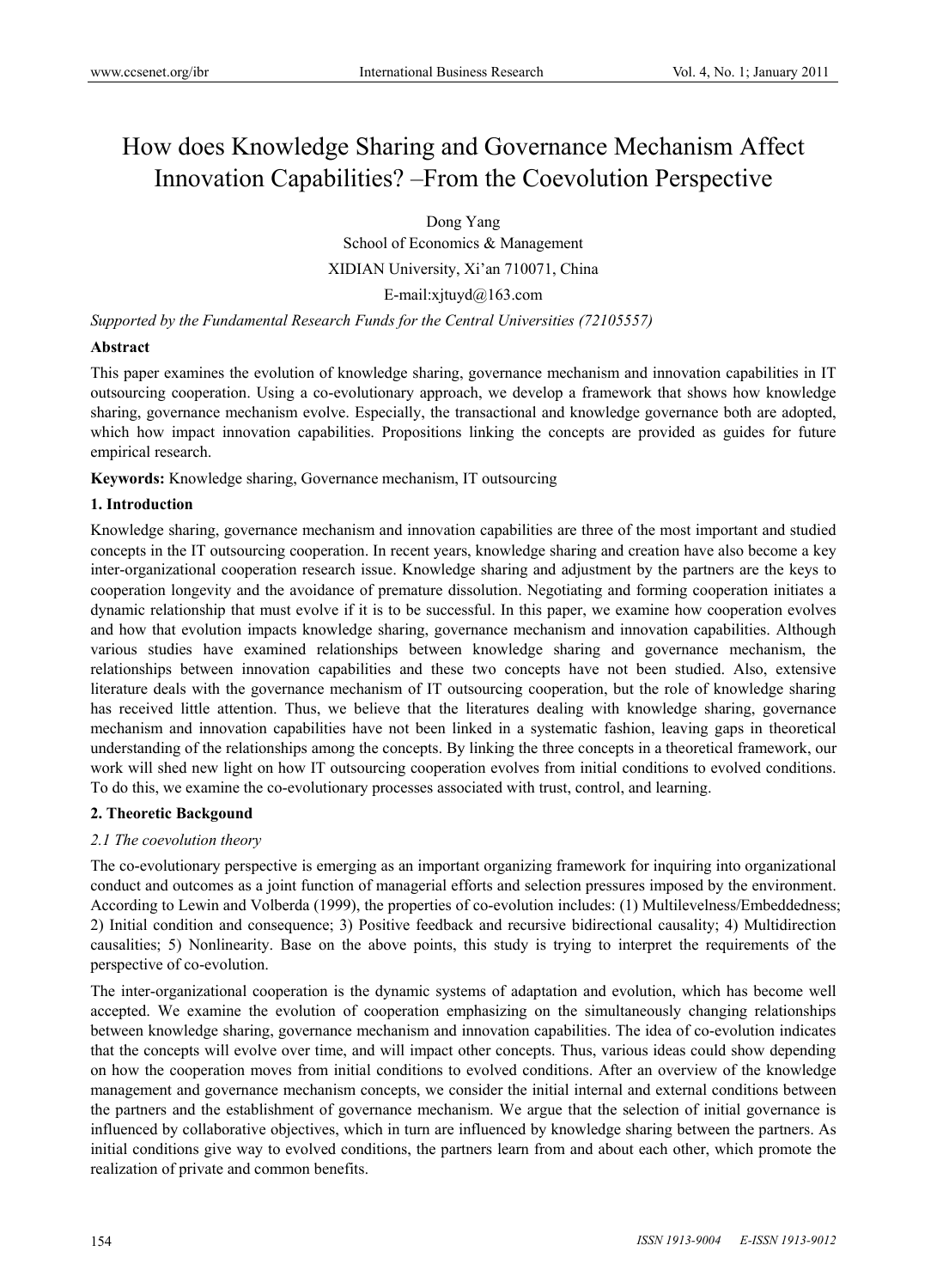## *2.2 Transactional governance*

This perspective is in step with the transaction cost theory. Inter-organizational governance is one of the most important topics for inter-organizational researchers. However, governance is a multidimensional concept, and different theoretical fields have different assumptions about the nature of governance. In lines with the arguments of previous research, this paper discusses and defines transactional governance that follow from "what" and "how" analysis approaches. "What" inter-organizational governance defines is structuring relationships. The purpose of transactional governance is achieving the efficiency and effectiveness by design of knowledge sharing mode and types . As for "how" to architecture relationship, it needs to build and maintain relationships by the design of coordinative, incentive mechanism.

The organizing and realization of the quantities and quality of knowledge sharing, is the most important direction in the research of transactional governance. The governance mechanism determines the efficiency of communication, coordination and problem solving in cooperation as well as the private and collective outcome. The formal and informal mechanism are the major mode of transactional governance. The formal mechanism is based on the contract, and the informal mechanism is based on the mutual trust relationship. Through adoptting the contract and building the trust relationship, both sides can realize the knowledge sharing and realization.

### *2.3 Knowledge governance*

The purpose of knowledge sharing arrangement is emphasizing the effectiveness of specific value activities through inter-organization knowledge transferring and sharing. It is associated with knowledge governance perspective. Knowledge governance concerns how processes of knowledge, creation, sharing, integration, use, and retention are influenced through the adoption of governance mechanisms. As an emerging field of management research, knowledge governance considers the interplay between processes of knowledge management and the organizational processes, which emphasize that how the organizational behavior affect the knowledge management. Knowledge governance research suggests that the TMT should design organizational structure and governance mechanisms, such as strategic orientation, control mechanism, and information systems to realize knowledge-based goals , for example, knowledge sharing and integration internally or between firms in cooperation.

Knowledge governance includes four aspects: governance environment, governance mechanisms, implementation and governance goal. The structures and governance mechanisms are important because they set the incentives and coordinate behaviors of organizational members in knowledge processes. As a practical direction for firms, knowledge governance indicates that firms design the mechanisms which reduce costs of creating and sharing knowledge owing to the implicitness and protection of knowledge. Knowledge governance thus means choosing organizational structures (e.g. M or U hierarchies) and coordination mechanisms (e.g. formal contracts, trust, and management styles), so as to maximize the benefits from processes of knowledge creating, transferring, and sharing.

# **3. Proposition**

### *3.1 The firm's strategy and knowledge sharing, governance mechanism*

The evolution of buyer's strategy includes three phases: traditional outsourcing, strategic outsourcing, and transformational outsourcing. The buyers focus on from cost reduction to capabilities enhancement, to organizational transformation. Therefore, to realize innovation, buyers not only need create knowledge, but also assimilate vary knowledge from partners. After integrating internal and external knowledge, buyers then can realize knowledge creation and innovation. Recently, some of providers have started to shift from this practice of contract manufacturing to own brand management (OBM). OBM represents a break from contract manufacturing and requires the focal firm to move from efficiency to innovation. As a result, the focal firm needs to acquire a different set of knowledge to carry out the transformation. Traditionally, Western firms often transfer their technology and management know-how to their foreign partner. In a word, both sides need knowledge sharing to realize respective strategy. The evolution of outsourcing relationships also include three phases: arms-length (transactions), strategic alliances, collaborative development.

### *3.2 The institutional environment and knowledge sharing, governance mechanism*

The both sides face fierce competition under environment uncertainty. The institutional environment includes three types: firstly, the infrastructure of communication, learning and operation management; secondly, the incentive policy of central and local government, for example, remittance tax, import and export license; thirdly, financial capital, land and key technology supply. The policy may incentive the foreign buyers to cooperate with local suppliers. Therefore, buyers and providers may share the knowledge to implement innovation.

### *3.3 The evolution of Knowledge sharing*

In previous research, the buyers shared knowledge with suppliers in IT outsourcing cooperation. The knowledge sharing is from single direction to both directions little by little. In the past, buyers shared knowledge with buyers to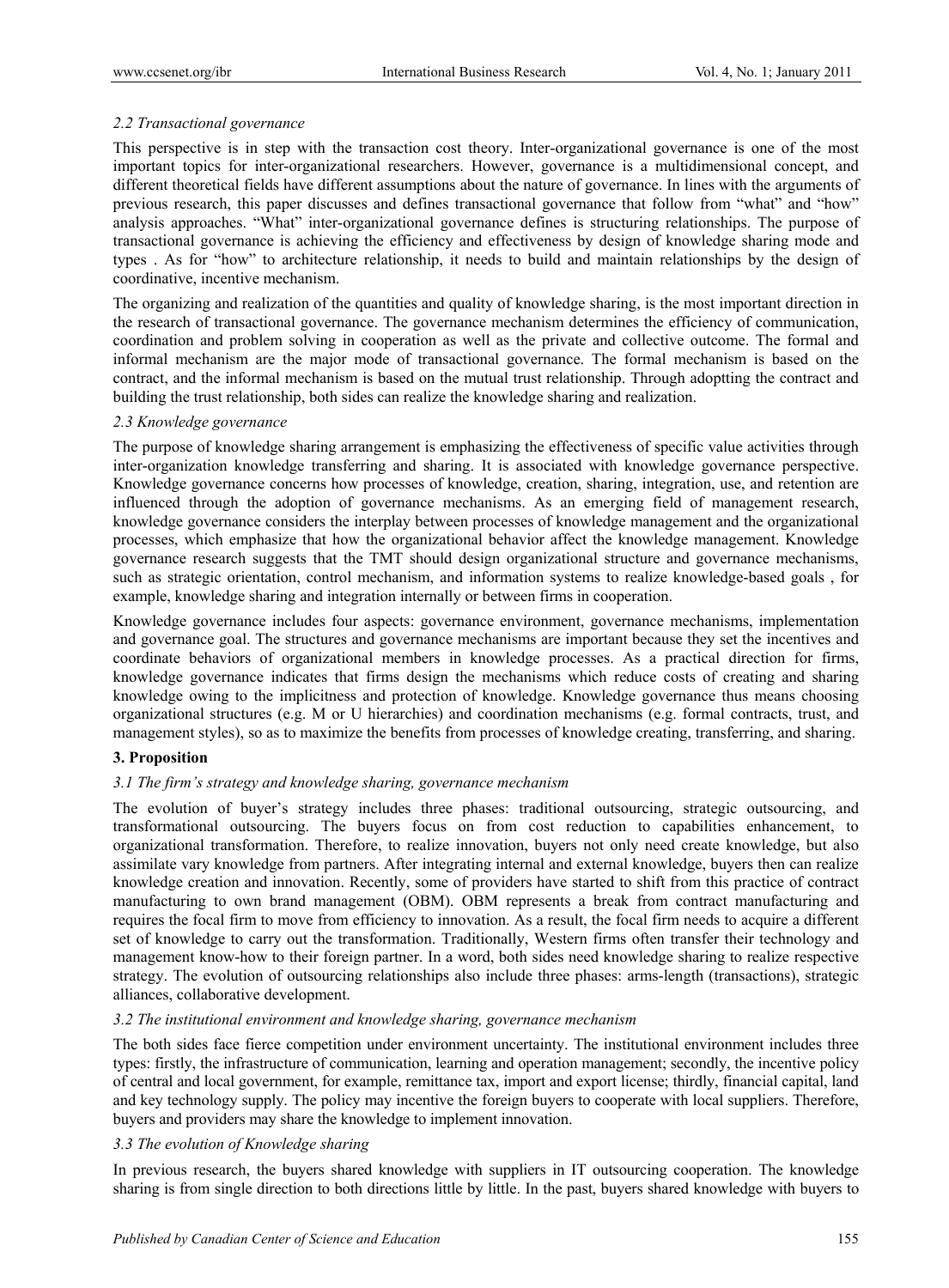control product quality. Presently, the strategies of both sides need implement innovation. Then, both sides need integrate multiplex knowledge to realize innovation. Therefore, buyers and supplier have the incentive to share knowledge. In previous research, the buyers only share the explicit knowledge and take protect measures to prevent knowledge leakage and opportunistic behaviors. The sharing knowledge only early focuses on surfacing knowledge about production. With the deeper cooperation, both sides will jointly solve problem and cooperative R&D. Therefore, both sides will share tacit knowledge through the close communication. In the cooperation, both sides can learn about organizational routine. The sharing knowledge includes not only production, but also marketing, management.

#### *3.4 The evolution of governance mechanism*

In the early IT outsourcing cooperation, the providers depend on the order need by the buyers. If lost the order, then providers will face the crisis. Then, the providers depend on the buyers, which has week bargaining power. To monitor the providers and control the product quality, the buyers must adopt the control mechanism. In the early, lack of understanding and recognition, so the relationship between buyers and providers approximately is transactional trade. The buyers adopt formal contract to control the providers, for example, fixed price contract and material-time contract. With the lasting cooperation, the relationship between buyers and providers become close. The both sides also cultivate the trust through cooperation. The both sides focus on reciprocal but not private benefit. The buyers will adopt the psychological contract to control the providers. The psychological contract is the contractual parties' mental beliefs and expectations about their mutual obligations in a contractual relationship, based on perceived promises of a reciprocal exchange. The buyers are becoming more and more trust on providers. Likewise, other types of cooperation, then buyers also adopt the informal governance mechanism. Through relational governance, the buyers control the providers through trust not contract.

As compared to transactional governance perspective, knowledge base view researchers take bounded rationality (limited cognitive ability) as a point of departure to build research. In addition, because of strategic organizational knowledge used to be tacit and sticky manifestations of knowledge, the arrangement of inter-organizational knowledge flow is an important issue for knowledge management. KBV researchers view knowledge as necessary input of organization task and decision making as well as output of task and decision implementation. Indeed, the creation, sharing and accumulation of organizational knowledge are taken place simultaneously. Therefore, knowledge governance is more complex and dynamic.

The major rationale of inter-organizational knowledge governance perspective is the achievement of organizational learning, knowledge acquiring, knowledge creation and accumulation by structural arrangement of inter-organizational knowledge flow. Drawing on above literature reviews, effective knowledge governance includes: (a) Island of shared knowledge that build up a favorable platform or Ba for inter-organizational knowledge sharing and contribute knowledge flow to search, consult, exchange and transfer knowledge. (b) Loosely coupling structure of inter-organizational knowledge flow: Closely knowledge flow linkages facilitate inter-organizational communication, sharing and transfer; however, it might impede the absorption, acquiring of novel for innovation. Drawing on these rationales of knowledge governance as well as the implications of this paper, the main purpose of effectively knowledge governance in inter-organization is to increase knowledge creation and capability building between OEM suppliers and their international dominant buyers through knowledge flow arrangement between them.

#### *3.5 Knowledge sharing and innovation capabilities*

The capability creation is emphasizing on the resource deployment and arrangement in order to gain the competitive advantage. Base on the supplier-customer relationship context, capability building reveals on two main points: exploitative and explorative capability. Explorative capability refers to the capability to use and improve the existing resource and explorative capability refers to the capability to crease new product or business opportunities. The dynamic capability view argues that firms can create value by enhancing their unique capabilities, which are anchored in a firm's capacity to explore and exploit new technologies.

In the case of IT outsourcing cooperation, the knowledge acquired from buyers is surely very important resource for the local partners. In IT outsourcing cooperation, there is often a major difference in the technological and management knowledge held by the local firms and their foreign partners. From our survey to local firms, we find that most local firms have obvious distance with their foreign partners, and they could not improve their capabilities only by internal learning mechanism rather than that of external learning from their foreign partners. Thus, the local partners with strong motive of knowledge acquisition often jointly solve problem with their foreign partners, which can be the best way to acquire tacit knowledge from their foreign partners for the local partners. With the help of the acquired knowledge, the local partners can develop new products quicker than their competitors and enhance firm performance.